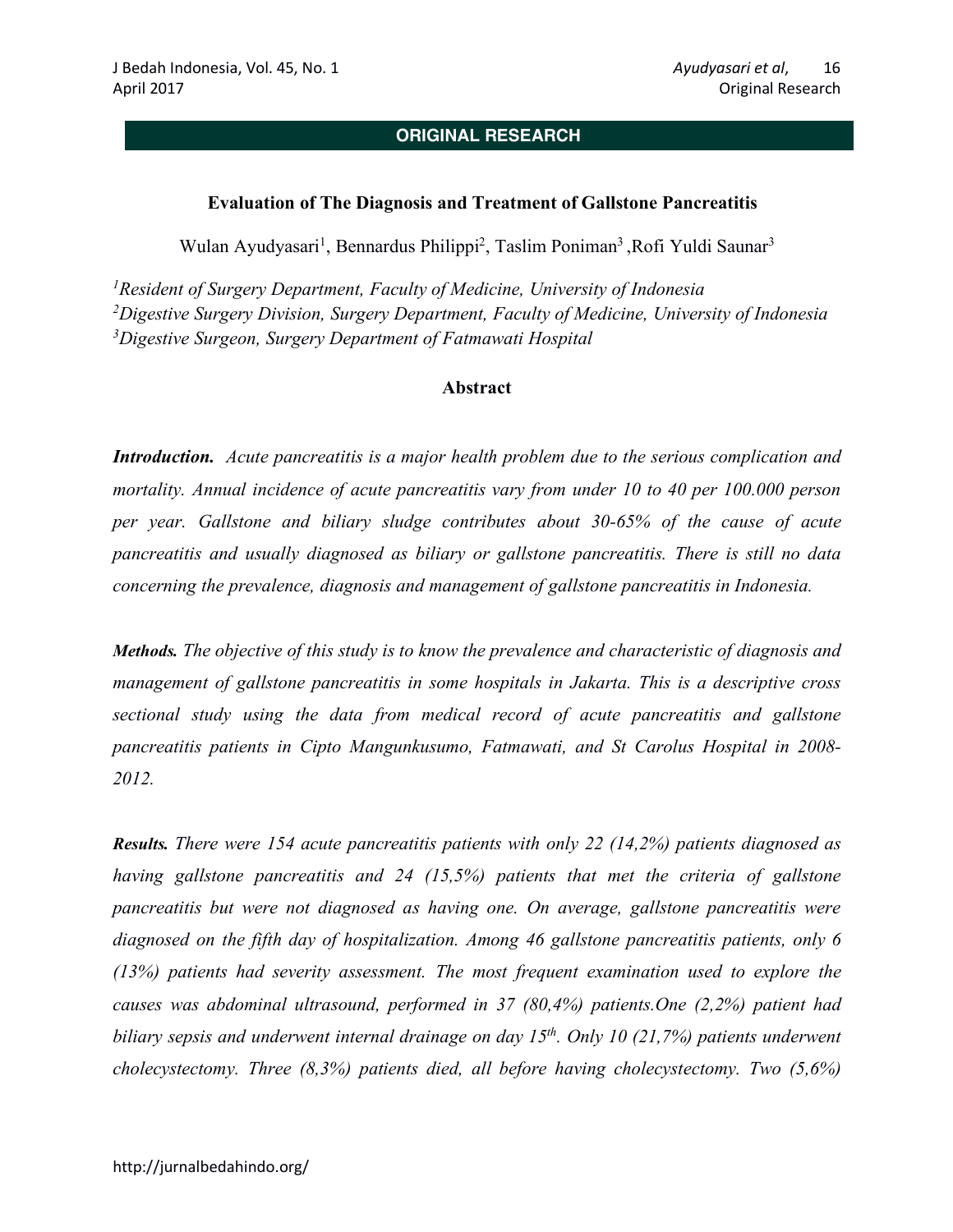*patients that had not undergone cholecystectomy got readmitted to the hospital due to recurrent acute pancreatitis and pancreatic pseudocyst*

*Conclusion. From this study we can conclude that the diagnosis and management of gallstone pancreatitis still remain a challenge in Jakarta.*

*Keywords: Gallstone Pancreatitis, biliary cute pancreatitis, cholecystectomy*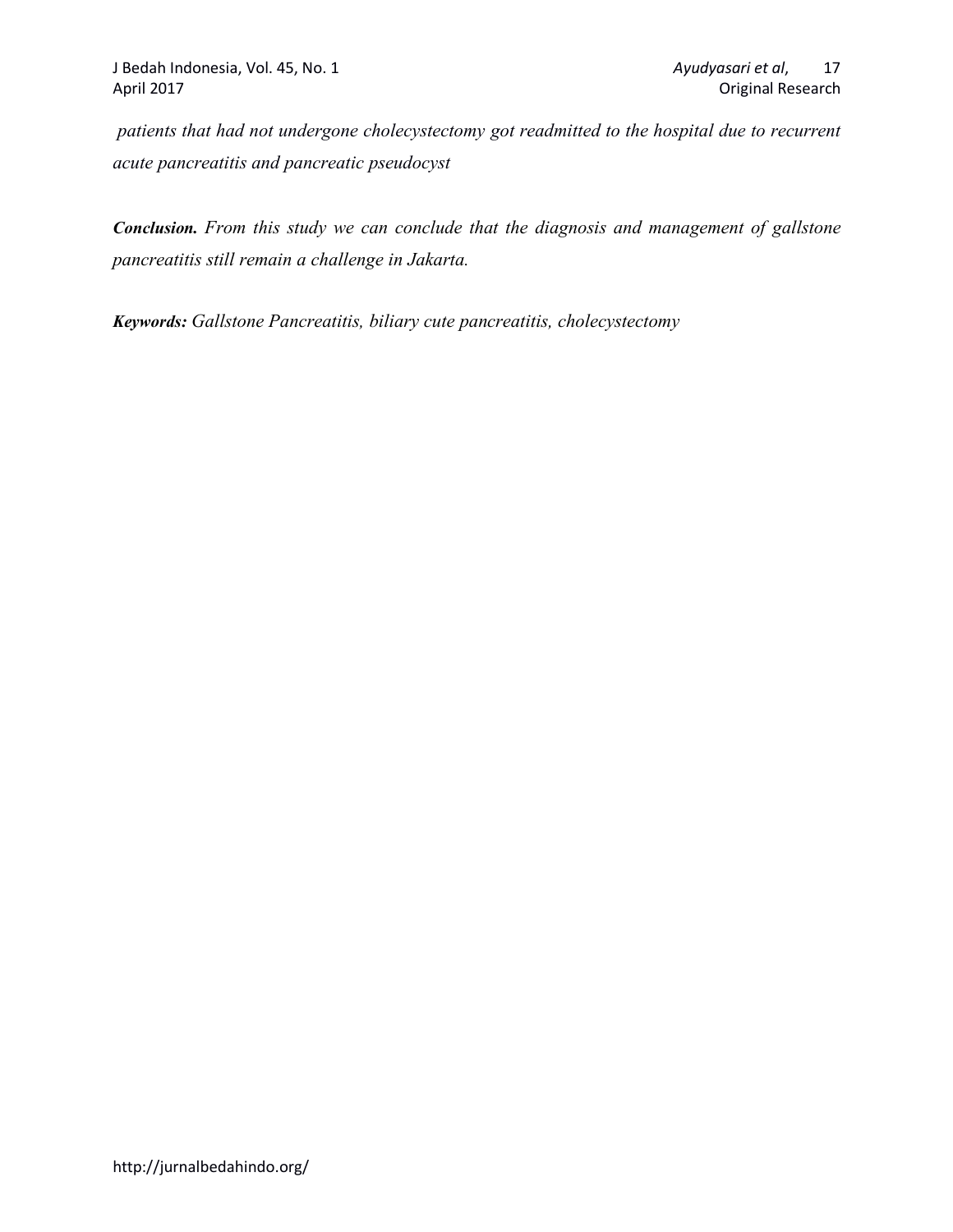# **Introduction**

Acute pancreatitis is a major health problem regarding its serious complication and mortality.<sup>1</sup> The annual incidence of acute pancreatitis vary until up to 40/100.000 population.2 About 30-65% of acute pancreatitis cases were caused by gallstone or sludge and termed gallstone pancreatitis.2- <sup>6</sup> About 8-11% of patients with galstone will develop acute gallstone pancreatitis.7

The morbidity and mortality of gallstone pancreatitis were 30-40% and 2- 20% respectively.1,4,7-10 The morbidity of gallstone pancreatitis vary from mild symptoms to systemic inflammatory response, organ failure, and death.<sup>11,12</sup> The recurrency of pancreatitis and other complications caused by gallstone can cause recurrent hospitalization with longer length of stay if the treating physicians do not recognize the relation between gallstone and acute pancreatitis. In some cases, the clinical appearance of gallstone pancreatitis is similar to acute abdomen that if surgery is performed will increase morbidity and mortality.

The relation between gallstone and acute pancreatitis had been studied since 1901. Obstruction of the pancreatic duct by the impacted gallstone leads to blocked pancreatic secretion and triggers

pancreatitis. Another mechanism of pancreatitis is due to direct inflammation from cholangitis.<sup>13</sup> On cellular level, there was autodigestion of pancreatic acinar cells by digestive enzymes that was activated by ductal obstruction, hypersecretion, or cellular injury process.6,9,10,14

There are some guidelines of the management of gallstone pancreatitis that are issued by the International Association of Pancreatology with the collaboration of American Pancreatic Association (IAP/APA) and the Japanese (JPN) Guidelines. The guidelines include the diagnostic criteria, laboratory examination, imaging, severity assessment, treatment, biliary drainage, and the role of surgery. 13,15,16

This study evaluates the diagnostic and treatment of gallstone pancreatitis in Jakarta compared to the guidelines. Based on the outcome of this study we hope that the physicians, especially surgeons, can refresh the knowledge about the management of gallstone pancreatitis patients, particularly the role of surgery.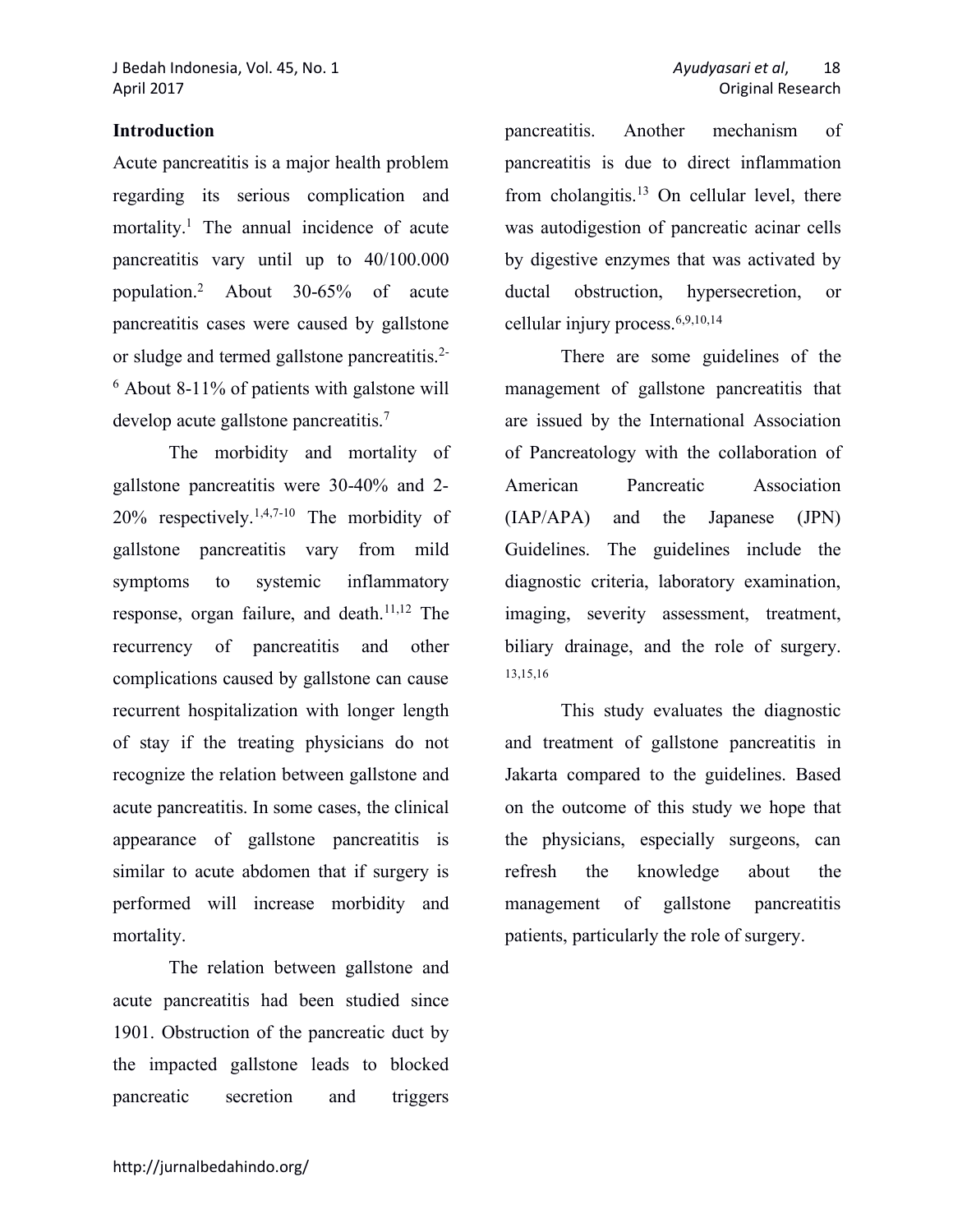#### **Materials and Methods**

This is a descriptive cross sectional study. The medical records of all acute pancreatitis and gallstone pancreatitis patients hospitalized in Ciptomangunkusumo, Fatmawati, and St Carolus hospital in 2008- 2012 were studied and compared to the guidelines.

# **Results**

There were 154 acute pancreatitis patients in three hospital during 2008-2012, with 22 (14,2%) diagnosed as having gallstone pancreatitis. Twenty four (15,5%) patients fullfiled the criteria of gallstone pancreatitis but were not diagnosed as having one. We found seven (4,5%) patients with post ERCP pancreatitis, four (2,6%) patients with pancreatitis due to alcoholism, and six (4,9%) acute pancreatitis patients due to other causes like trauma and malignancy. There were 57 (36,8%) acute pancreatitis patients with unknown cause and 34 (22%) acute pancreatitis patients with incomplete work up (Fig. 1).

The IAP/APA guidelines recommend to explore the cause of every acute pancreatitis patients by thorough history taking (e.g. previous episode of acute

pancreatitis, gallstone disease, alcohol consumption, medication, hyperlipidemia, trauma, and recent invasive procedure like ERCP) including the family history of pancreatic disease.15

Acute pancreatitis was said to be idiopathic if no obvious causes that can be related. Some idiopathic pancreatitis, based on a study, was shown to correlate with gallstone or sludge, therefore idiopathic pancreatitis must be diagnosed after complete work up. If initial examination (repeated right upper abdominal ultrasound) were negative, it is recommended to perform endoscopic ultrasound (EUS) to detect microlithiasis, neoplasm, and chronic pancreatitis. The alternative is to perform microscopic bile analysis which sample is taken by ERCP. The patients were said to have bile sludge if monohydrate crystal cholesterol or calcium bilirubinate granule were found in the sediment. If all the examinations were negative, it is advised to perform MRCP to detect rare morphological anomaly. Computerized tomography scan should be performed as needed. Genetic counseling is considered if the cause remain unknown, especially after second idiopathic pancreatitis episode.1,6,10,15

Among 46 gallstone pancreatitis patients, 24 (52,2%) were female and 22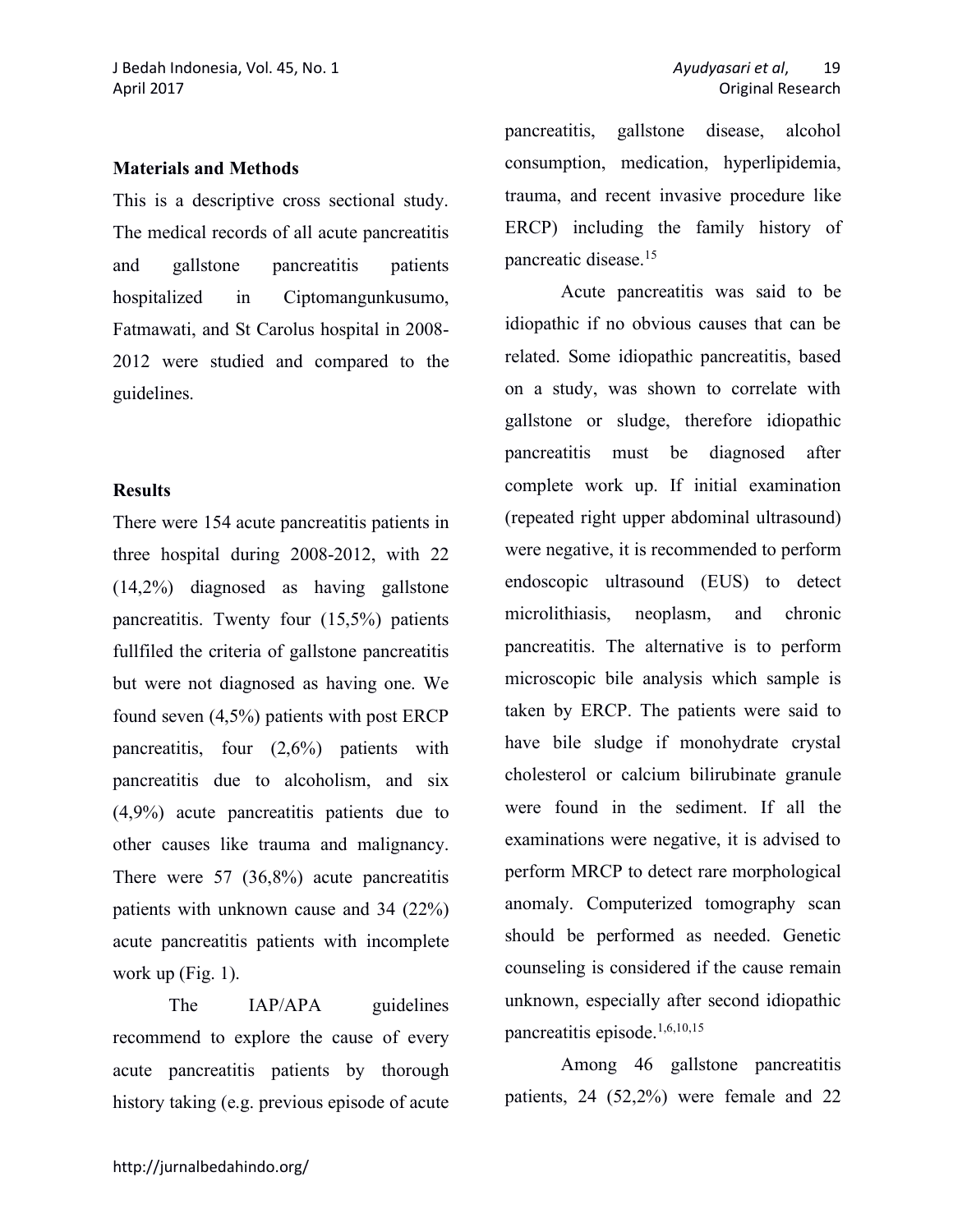(47,8%) were male. The youngest patient was 24 years old and the oldest was 86 years old with average of 51,1 years old.

a. Diagnosis

Amongst 48 patients that fullfiled the criteria of gallstone pancreatitis, acute pancreatitis were diagnosed on the first until tenth day of hospitalization, with mean duration of three days after admission. The diagnosis of gallstone pancreatitis could be made on 22 patients on the first until tenth day of hospitalization, with the average was on the fifth day.

National Guidelines in the United Kingdom stated that the diagnosis of gallstone pancreatitis can actually be made within the first 48 hours of admission. An evaluation study was done regarding this guideline revealed that this expectation has been made in 92% of cases. <sup>8</sup> Indonesia has not had national guideline for gallstone pancreatitis. However, if the UK's guideline is applied here, the expectation is met only for 32% cases as in this study mentioned only 7 out of 22 patients were diagnosed within the first 48 hours after hospital admission. This rapid diagnosis is of prioritised importance because it is pivotal for early management because the disease might evolve progressively.

Most of the patients that were not diagnosed as having gallstone pancreatitis but actually fullfiled the criteria of gallstone pancreatitis, was diagnosed to have acute pancreatitis and gallstones or bile duct stones. Consequently, there was no comprehensive management plan that is appropriate for the gallstone pancreatitis.

The JPN guideline which was published in 2006 stated that clinical diagnosis of acute pancreatitis can be made if there are two out of three criteria after other causes of acute abdomen and other pancreatic disease entities have been excluded. These criteria are $16$ :

- 1. Attack of acute abdominal pain and tenderness in the upper abdomen
- 2. Increased levels of pancreatic enzymes in blood, urine, or ascites
- 3. Abnormal imaging findings in pancreas associated with acute pancreatitis

Patients having two or more of the above three criteria are diagnosed with acute pancreatitis excluding other pancreatic diseases and acute abdomen.

Signs and symptoms of gallstone pancreatitis are presented on table 1. From 46 patients diagnosed or fulfilled the gallstone pancreatitis criteria, only 22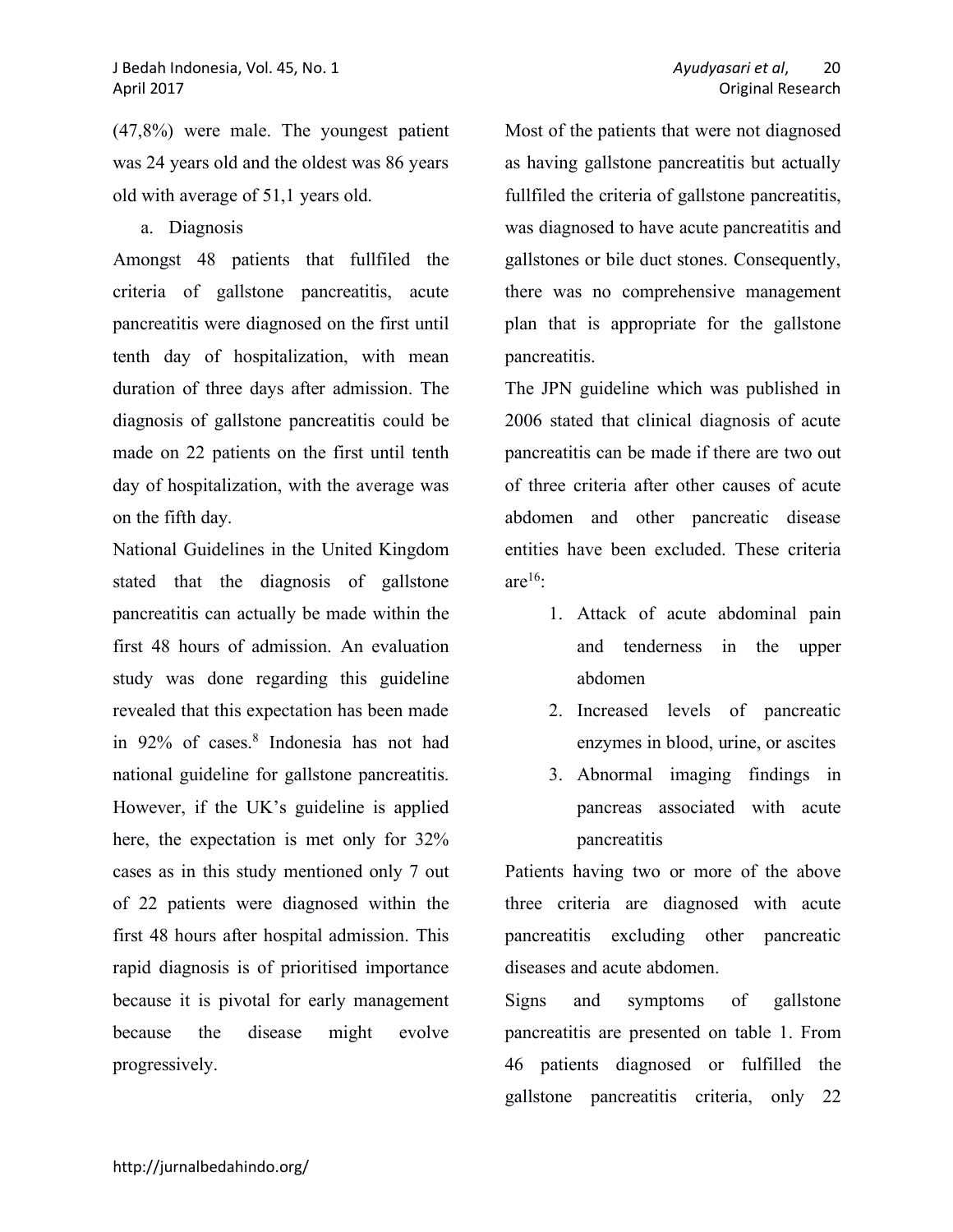#### J Bedah Indonesia, Vol. 45, No. 1 *Ayudyasari et al*, 21 April 2017 Original Research

patients in whom classical signs and symptoms of gallstone diseases were found. The symptoms are vastly varied such as abdominal discomfort or early satiety after eating foods rich in fat, biliary colic, history of jaundice, or history of previous gallstone defined by associated supporting examinations. Patient presenting with upper abdominal pain should be evaluated for signs and symptoms of gallstone diseases to increase the diagnosis accuracy. Other than that, alcoholic beverages consumption was also noted to play a role in gallstone diseases. However, in this study, the question about alcohol consumption was asked only in 12 patients.

Some patients were found to have signs and symptoms mimicking peritonitis. This should arise caution because if pancreatitis was not suspected as one of the differential diagnosis, patients would be managed by unnecessary surgical intervention, even more, causing higher morbidity and mortality. Accordingly, it is stated by JPN guideline that any other cause of acute abdomen, gastrointestinal tract perforation, acute cholecystitis, ileus, mesenteric artery occlusion, and acute aortic dissection have to be excluded from differential diagnosis before making a diagnosis of acute pancreatitis.16

The laboratory profile of patients with gallstone pancreatitis in this study can be viewed on table 2. The results of radiology examinations and the presence of gallstone or sludge were shown on table 3.

Peripheral blood examination has multiple roles; for making the diagnosis of acute pancreatitis, predicting the presence of gallstone as the underlying cause, for severity grading, and also for clinical monitoring. Furthermore, the laboratory examination result can estimate the presence of persistent common bile duct stone, according to the previous studies.<sup>6,13,15</sup>

To establish the diagnosis of acute pancreatitis based on the JPN guidelines, the level of pancreatic enzymes such as amylase and lipase need to be examined.<sup>16</sup> The mean level of amylase in this study was 923,6 U/L. A study conducted by Tabone et al found mean value of blood amylase concentration of 2.184 U/L while a different study by Sanjay et al found that the median was 1.155 U/L.<sup>4,17</sup> The mean level of lipase in this study was 1.426,6 U/L, which was much lower than 3.366 U/L, a mean lipase level found in a study directed by Tabone et al.17 The lower average level of pancreatic enzymes found in this study were caused by the lower cut-off value used for diagnosing acute pancreatitis compared to other studies.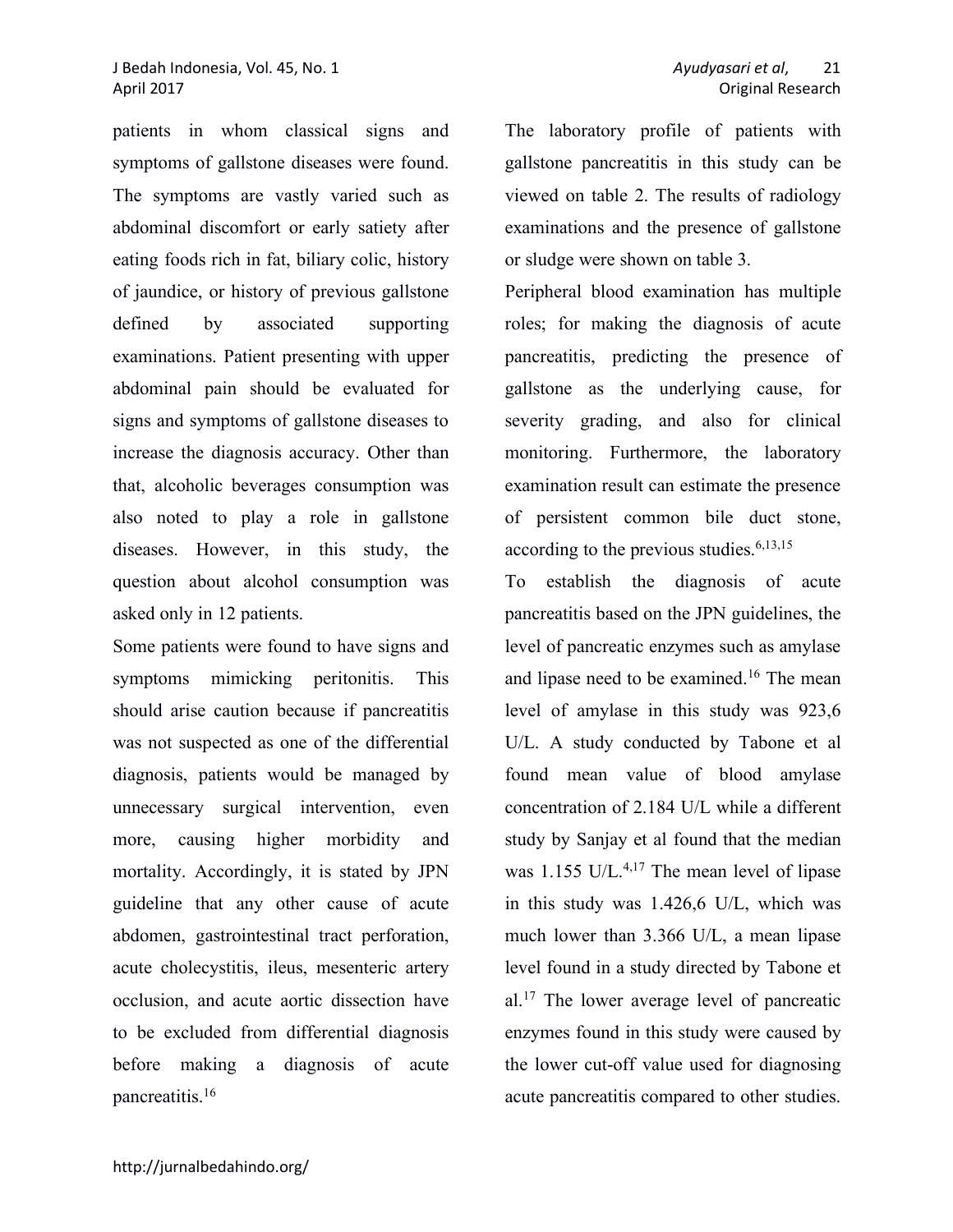The presence of gallstones as the underlying cause can be predicted by AST, ALT, bilirubin, and alkaline phosphatase concentration. According to the JPN guideline 2010 for gallstone pancreatitis, the ALT concentration of more than 150 IU/L of patients with acute pancreatitis was associated with gallstone origin.13 The mean ALT concentration in this study was higher than 150 IU/L. Thus, the majority of gallstone pancreatitis cases in this study have ALT level in conjunction with gallstone or sludge as the cause.

Several studies have been done to evaluate the timing and appropriate examinations to predict persistent common bile duct stones. One of them was done by Telem et al which found that the blood level of alkaline phosphatase  $\geq$  250 U/L, Gamma GT  $\geq$  350 U/L, total bilirubin  $> 3$  mg/dL, and direct bilirubin > 2 mg/dL combined with common bile duct width of > 9 mm on ultrasound were essential for the prediction of persistent common bile duct stone. <sup>18</sup> In this study, there were two patients found to have common bile duct stone on ERCP. Both of them fulfilled three out of four laboratory criteria suggested by Telem et al and found to have common bile duct dilatation on ultrasonography. Radiology examination of gallstone pancreatitis patients was perfomed to detect the presence of gallstone or sludge either in the gallbladder or in the duct. Inflammation of the pancreas can also be shown. According to gallstone pancreatitis management by JPN, both laboratory and ultrasound examinations are needed to conclude whether the gallstone is present.<sup>13</sup> In this study, ultrasound was performed in only 37 (80,4 %) patients, followed by CT scan, MRCP, and ERCP. A study in UK found that all patients with gallstone pancreatitis were detected to have gallstone by merely using ultrasound. <sup>8</sup> EUS was not done in this study.

Among 46 patients having gallstone pancreatitis, only six patients that were evaluated for the degree of severity. The scoring system APACHE II was used in three patients while three others using Ranson score. The severity grading was established on the first day of admission in five patients while in the other one was on the 8<sup>th</sup> day.

Based on the national guideline for pancreatitis in the UK, the severity grading should be established during the first 48 hours of hospitalisation.<sup>8</sup> This target was met only in 10,9 % of cases in this study. Moreover, re-evaluation of the severity has not been done at all. This is essential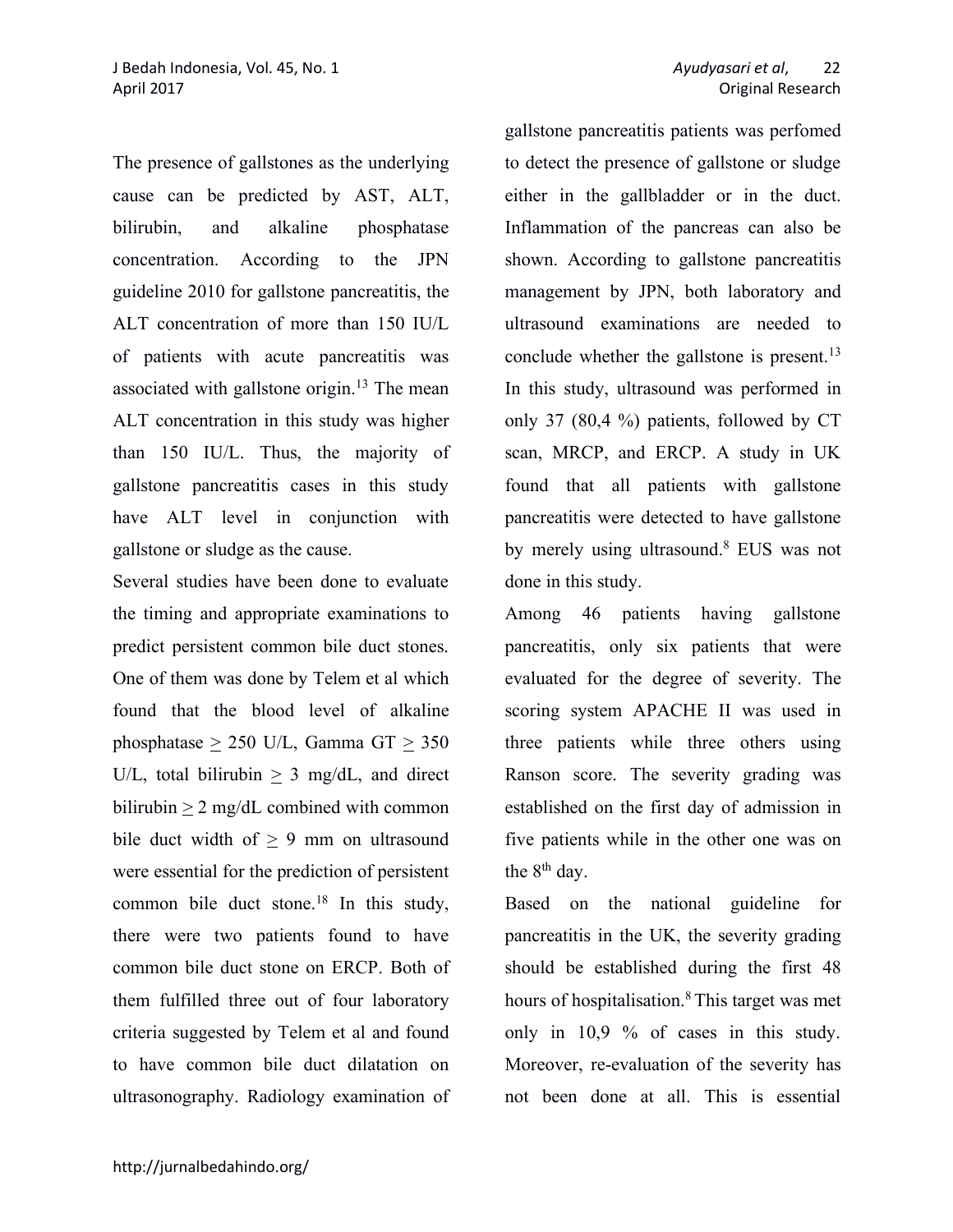because even mild to moderate pancreatitis can progress into more severe disease. Consequently, re-evaluation every 2 days is highly suggested.

There are two scoring systems most commonly used; Ranson and APACHE II. The time needed to apply Ranson and Glasgow criteria is 48 hours. However, APACHE II is even more complicated to be used routinely. One study found that BISAP score (Table 4) can be suggested for routine use due to its simplicity because it requires less supporting examinations. The study evaluated that BISAP is as accurate as APACHE II for severity grading.<sup>19</sup> In the end, the choice of scoring system is based on each institution's policy which is further tailored by physician preferences. However, it is crucial to use the same scoring scheme when re-evaluating the patient.

We retrospectively evaluated the degree of severity for pancreas inflammation according to the corresponding CT-scan result using Balthazar scoring system in 12 patients. One patient was categorized into Balthazar A, one patient was Balthazar B, four patients were Balthazar C, five patients were Balthazar D, and one patient was Balthazar E. Only one patient who had already been evaluated for Balthazar score by the treating physician. Balthazar score as an aid in evaluating acute pancreatitis severity has not gained its popularity among treating physicians in hospitals in which this study was conducted.

# b. Management

There are three indications for surgical intervention in gallstone pancreatitis; severe inflammation of pancreatic tissue (infected necrotizing pancreatitis or pancreatic abscess), biliary drainage in acute cholangitis or biliary sepsis (endoscopic or percutaneous), and gallstone extraction as a definitive treatment (cholecystectomy with/without common bile duct exploration).<sup>13,16</sup>

Surgical intervention for severe inflammation of pancreas tissue was not done in these hospitals because there was no patient presenting with infected necrotizing pancreatitis or pancreatic abscess.

There was one biliary sepsis case but drainage using ERCP was done after 15 days. Based on the guideline from IAP/APA, ERCP is actually suggested to be done within the first 24 hours after the diagnosis of cholangitis with impending biliary sepsis was established.<sup>15</sup> Other alternative for drainage are PTBD or opencholecystectomy.

There were eleven patients undergoing invasive interventions and surgery. Among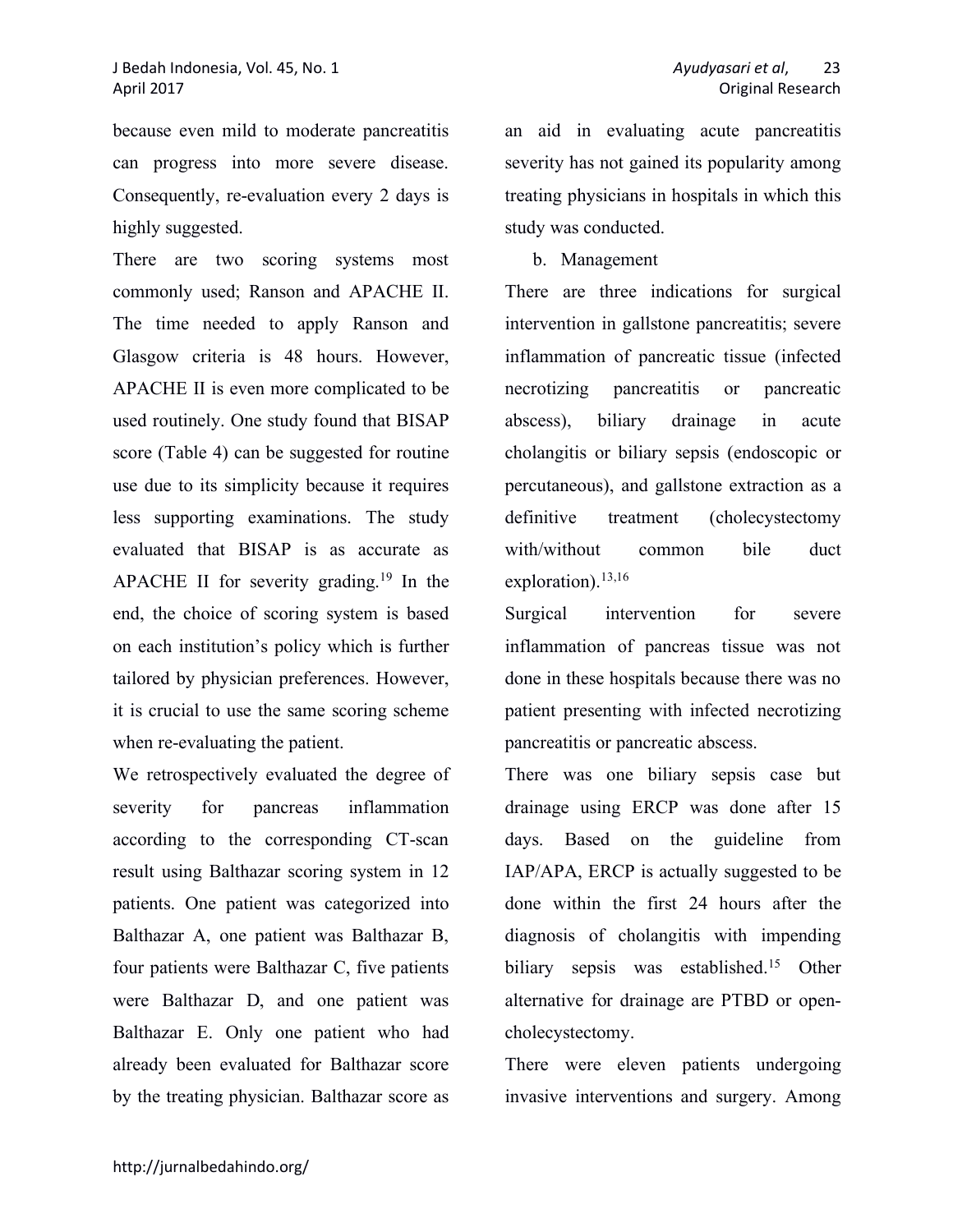seven patients who had been known to have only gallstones, six patients underwent cholecystectomy, while the other one discharged due to personal demand.

Characteristic of four patients proven to have stones or sludge in their gallbladder and biliary duct and subsequently underwent ERCP can be viewed on table 5. One patient did not have any surgical intervention after ERCP because he refused further examinations. There was no ERCP done after laparoscopic cholecystectomy procedure.

Several guidelines have suggested alternative intervention to manage gallstone pancreatitis with common bile duct stone. According to one study, laparoscopic cholecystectomy with intraoperative cholangiography is suggested and intra- or postoperative stone extraction was only done if the cholangiography revealed stones. Intraoperative stone extraction can be done through laparoscopy or laparotomy while postoperative stone extraction is done through ERCP. This approach is thought to be the most cost-effective.<sup>17</sup> However, in this study we only performed ERCP followed by cholecystectomy.

There were only 10 (21,7%) patients underwent cholecystectomy in this study (Table 6) while the national guideline in UK

stated that all (100%) gallstone pancreatitis patients has to undergo this procedure.8 The fact showed us that gallstone pancreatitis definitive treatment was still far from the suggested standard.

Nine patients had cholecystectomy during the same hospitalisation period with the first acute pancreatitis onset while one patient had this on the subsequent hospitalisation period. In a patient undergoing interval cholecystectomy, the surgical intervention was done 1,5 months after acute pancreatitis onset, 12 days after being discharged from the initial hospitalization. The patient presented with signs and symptoms of acute pancreatitis and was proven to have pancreatic pseudocyst. Therefore, open cholecystectomy and internal drainage was performed. This is in accordance with a study conducted by Nguyen et al which concluded that an ERCP and cholecystectomy during the first hospitalisation period after diagnosis of acute pancreatitis was made is associated with decreased readmission due to acute gallstone pancreatitis.20

In this study no patient undertook either intraoperative cholangiography or common bile duct exploration through laparoscopy.

c. Outcome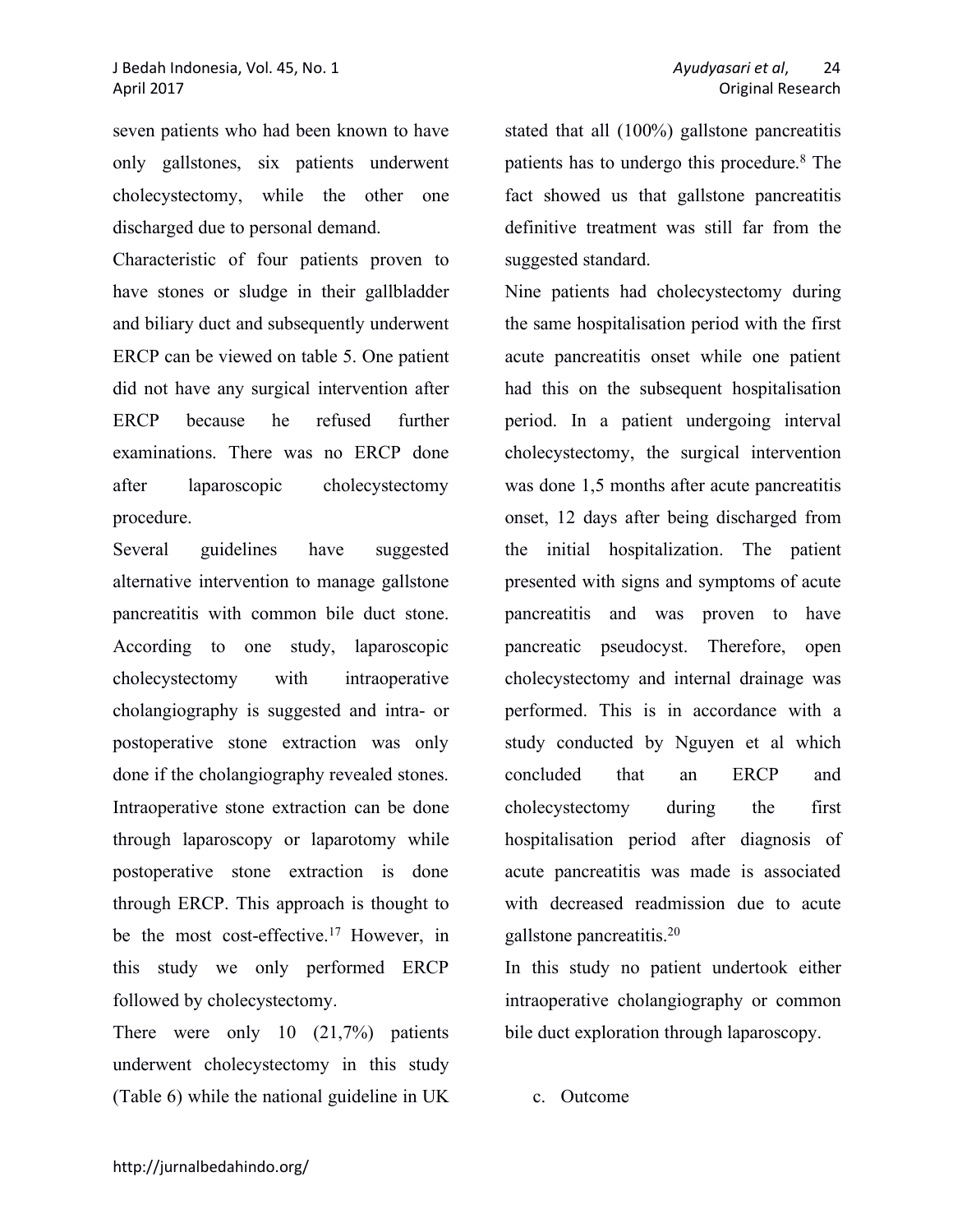There were three patients (8,3%) died, all of them died before cholecystectomy was performed. One patient died due to multiple organ failure as necrotizing pancreatitis complication. This patient had underwent pancreatic debridement at another hospital which then referred the patient for postoperative care. The pathologic report of the pancreas specimen revealed suppurative inflammation. Two others died because of severe comorbidities such as chronic renal failure and cerebrovascular disease. The mortality rate in this study is in agreement with other studies which stated that gallstone pancreatitis mortality rate was ranging from 2 to  $17\%$ ,  $1.8-10$  No patient died after cholecystectomy was performed.

Among the patients who did not undergo cholecystectomy during the first hospitalisation period, two (5,6%) patients were readmitted due to recurrent acute pancreatitis and pancreatic pseudocyst. Rate of recurrence in this study is lower than other studies which found that the recurrence risk of untreated gallstone pancreatitis was 23-61%. 9,11,21

#### **Conclusion**

The percentage of take and graft revascularization is better with the VAC method compared to the standard tie-over method.

#### **References**

- 1. Llanos S. Effectiveness of Negative Pressure Closure in the Integration of Split Thickness Skin Grafts. A Randomized, Double-Masked, Controlled Trial. Annals of Surgery . 2006; 244: 700-5.
- 2. Wada A, Ferreira MC, Júnior PT, and Arrunátegui G. Experience with local negative pressure (vacuum method) in the treatment of complex wounds. Sao Paulo Med J. 2006; 124(3): 150-3.
- 3. Klein MB. Thermal, Chemical, and Electrical Injury. In : Thorne CH. Beasley RW. Aston SJ. Barlett SP. Gurtner GC. Spear SL. *Grabb & Smith's Plastic Surgery*, 6<sup>th</sup> Ed. Lippincott williams and Wilkins. 2007: 132-49.
- 4. Thorne, C,H. Thechniques and Principles in Plastic Surgery. In : Thorne CH. Beasley RW. Aston SJ. Barlett SP. Gurtner GC. Spear SL. *Grabb & Smith's Plastic Surgery*, 6<sup>th</sup> Ed. Lippincott williams and Wilkins. 2007: 7 - 9.
- 5. Simman, Richard. A Comparative Histological Study of Skin Graft Take With Tie-Over Bolster Dressing Vesus Negative Pressure Wound Therapy in a Pig. Michigan. 2004; 16: 2.
- 6. Suh H, and Hong JP. One Stage Allogenic Acellular Dermal Matrices (ADM) and Split-Thickness Skin Graft with Negative Pressure Wound Therapy. (diunduh pada 22 Juli 2014). Tersedia dari : http://dx.doi.org/10.5772/53304.
- 7. Bullocks, and J. Schwartz: The Skin and Subcutaneous Tissue. In Schwartz S.I, Principles of Surgery, 9<sup>th</sup> ed, USA, Mc Graw Hill International Book c, 2010: 760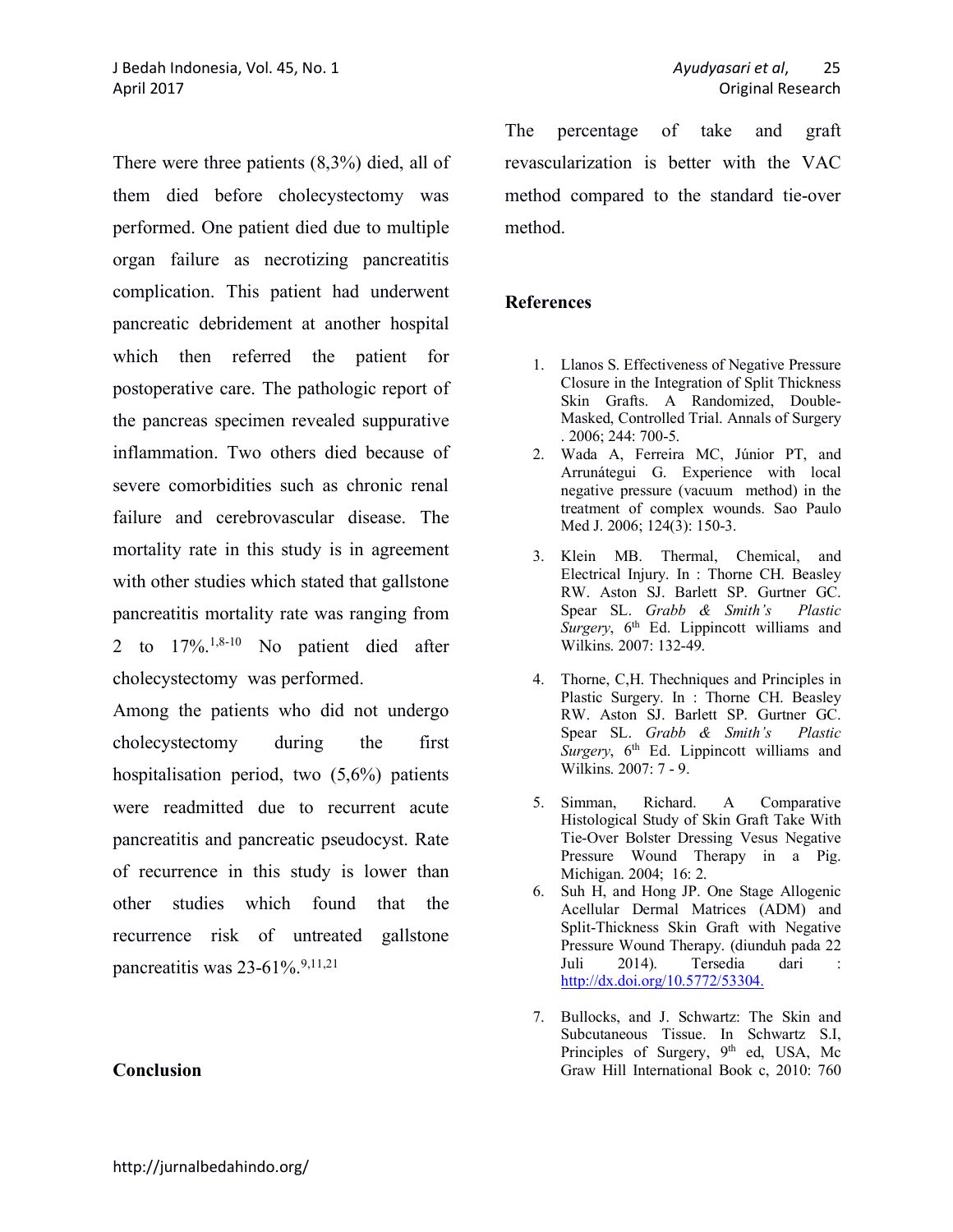- 8. Holmes JH, and Heimbach DM. Burns. In: Brunicardi FC, Anderson DK, Billiar TR, Dunn DL, Hunter JG, Pollock RE, *Principles of surgery*. 8<sup>th</sup> ed. USA; McGraw-Hillc. 2005: 189-222.
- 9. Hettiaratchy S, and Dziewulski P. *ABC burns*. USA; Blackwell Publishing. 2005: 1-15.
- 10. Grabde D. Skin Grafting. 3 Mei 2013 (diunduh pada 5 agustus 2014); tersedia dari: http://www.emedicine.com/plastic/TOPIC38 2.HTM.
- 11. Christensen D, Christopher Arpey, and Duane C. Whittaker. Skin grafting. In : Surgery of the Skin – Procedural Dermatology. 1<sup>St</sup> published. Editors : June K. Robinson et all. Philadelphia : Elsevier Mosby, 2005.
- 12. Wax, K, Mark. *Split Thickness Skin Grafts.*  (diunduh pada 17 April 2013). Tersedia dari: http://emedicine.medscape.com/article/8762 90.
- 13. NPWT Working Group. Learning Module for Negative Pressure Wound Therapy for RN's and LPN's. Capital Health. 2010.
- 14. Schintler. V. M. Negative Pressure Therapy: Theory and Practice. Graz, Austria. 2012.
- 15. S Ram, S Vijayan, and A Kini. *T Tail Configuration Of Opsite On Suction Tubing Outlet For Modified Vacuum Assisted*

*Closure.* The Internet Journal of Plastic Surgery. 2012; 8: 1.

- 16. Cotran RS, Kumar V, and Collins T. Tissue renewal and repair: regeneration, healing, and fibrosis. Dalam: Cotran RS, penyunting. Pathological basis of disease. Edisi ke-7. Philadelphia: WBSaunders Co.; 2004: 87- 118.
- 17. Rudolph R, Ballentype DL. Skin grafts. In: McCarthy J, editor. Plastic surgery; Vol 1, General principles. Philadelphia: WB Saunders; 1990. p. 221-74.
- 18. Sarovath Ajchariya, Chartdokmaiprai Chalermpong, Kruavit Kruavit Arthi. Vacuum-assisted Closure: A Reliable Method to Secure Skin Graft. the Royal College of Surgeons of Thailand. The THAI Journal of SURGERY 2005; 26:32-38.
- 19. Flowers RS. Unexpected postoperative problems in skin grating. Surg Clin North Am 1970; 50: 439-56.
- 20. Argenta LC, Morykwas MJ. Vacuumassisted closure; a new method of wound control and treatment; clinical experience. Ann Plast Surg 1997; 38: 563-72.
- 21. *Transplantation.* (diunduh pada 14 Desember 2015). Tersedia dari: http://biosiva.50webs.org/imtr.htm.
- 22. Ward C, Ciraulo D, Coulter M, et al. Does Treatment of Split Thickness Skin Graft with negative Pressure Wound Theraphy Improve Tissue Markers of Wound Healing in Porcein Experimental Model?. J Trauma Acute Care Surgery. 2012; 73(2): 447 - 451

ISSN: 0216-0951 J Bedah Indonesia. 2017;45:16-27

Correspondence author: Wulan Ayudyasari ayudyasari@yahoo.com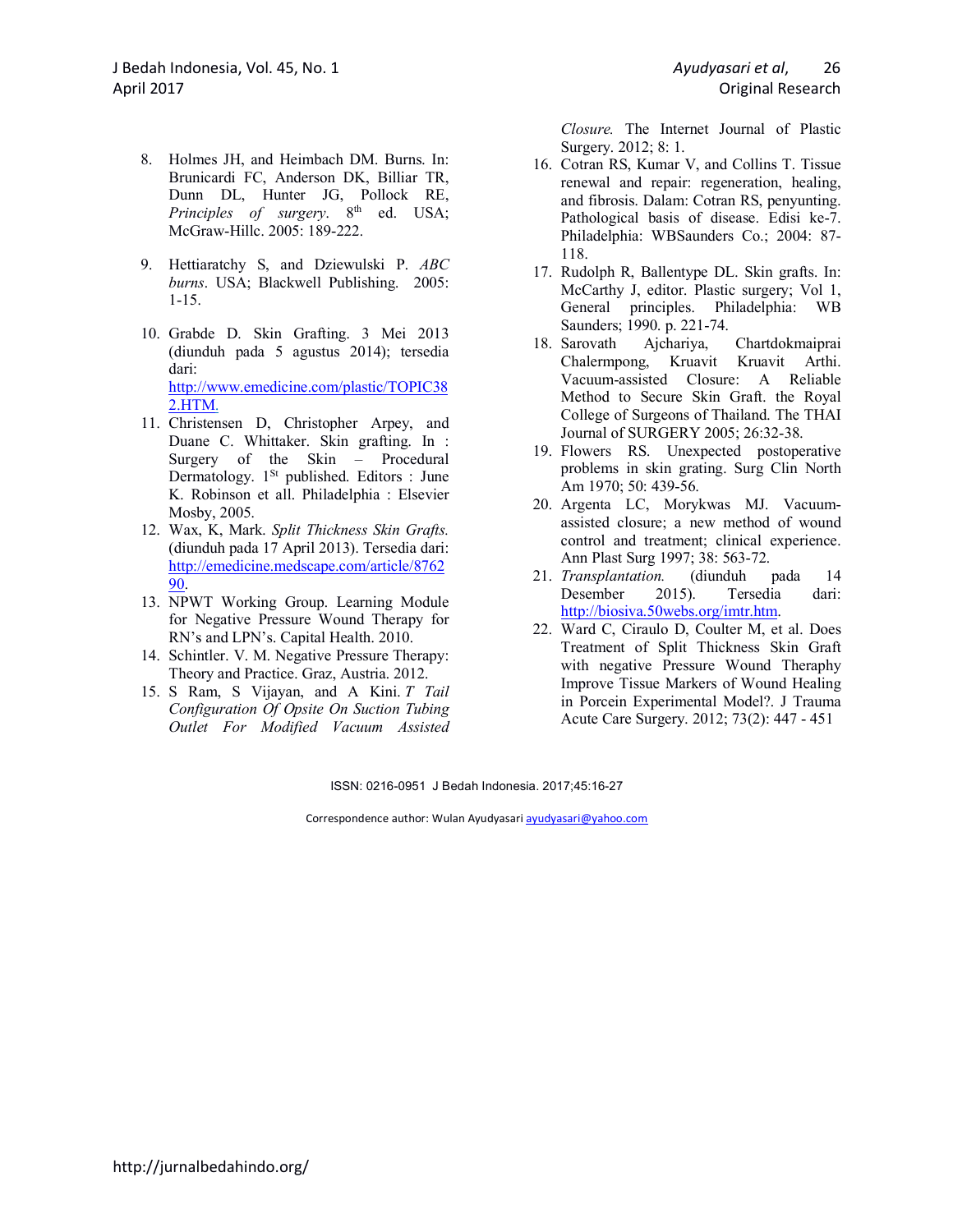|                                              |                | $\mathsf{u}_\mathsf{v}$                     | $\mathbf{P}$ | Data Distribution   |              |
|----------------------------------------------|----------------|---------------------------------------------|--------------|---------------------|--------------|
| Amount of                                    |                | Tie-Over                                    | 0,272        | Normal              |              |
| Vascularization                              |                | <b>VAC</b>                                  | 0,248        | Normal              |              |
|                                              |                |                                             |              |                     |              |
|                                              |                | <b>Table 2 "Take" Distribution of Graft</b> |              |                     |              |
|                                              | Methods (Take) |                                             |              | Amount              |              |
|                                              | <b>VAC</b>     |                                             |              |                     |              |
|                                              | 100 %          |                                             |              | 9                   |              |
|                                              | Standard       |                                             |              |                     |              |
|                                              | 80 %<br>100 %  |                                             |              | $\overline{2}$<br>7 |              |
|                                              |                |                                             |              |                     |              |
| Table 3. Comparison of Graft Vascularization |                |                                             |              |                     |              |
| Sample number                                |                | Blood Vessel /                              | Mean         |                     | t-test       |
| Group A<br>$(tie-over)$                      |                | View                                        |              | (SD)                | $\mathbf{P}$ |
| 1                                            |                | 12                                          | 7.1          |                     |              |
| $\overline{2}$                               |                | 5                                           |              | (4,2)               |              |
| 3                                            |                | $\overline{2}$                              |              |                     |              |
| $\overline{4}$                               |                | $\overline{7}$                              |              |                     |              |
| 5                                            |                | 14                                          |              |                     |              |
| 6                                            |                | 5                                           |              |                     |              |
| 7                                            |                | 5                                           |              |                     |              |
| 8                                            |                | $\overline{3}$                              |              |                     |              |
| 9                                            |                | 11                                          |              |                     |              |
| Group B (VAC)                                |                |                                             |              |                     |              |
| 1                                            |                | 11                                          |              | 12.6                | 0,0045       |
| $\overline{c}$                               |                | 17                                          |              | (3,6)               |              |
| 3                                            |                | 15                                          |              |                     |              |
| $\overline{4}$                               |                | $\,$ $\,$                                   |              |                     |              |
| 5                                            |                | $17\,$                                      |              |                     |              |
| 6                                            |                | $10\,$                                      |              |                     |              |
| $\sqrt{ }$                                   |                | $8\,$                                       |              |                     |              |
| 8                                            |                | 15                                          |              |                     |              |
| 9                                            |                | 12                                          |              |                     |              |

# **Table 1. Test of Data Normality**

Group **Shapiro-Wilk**<br>P Data Distr